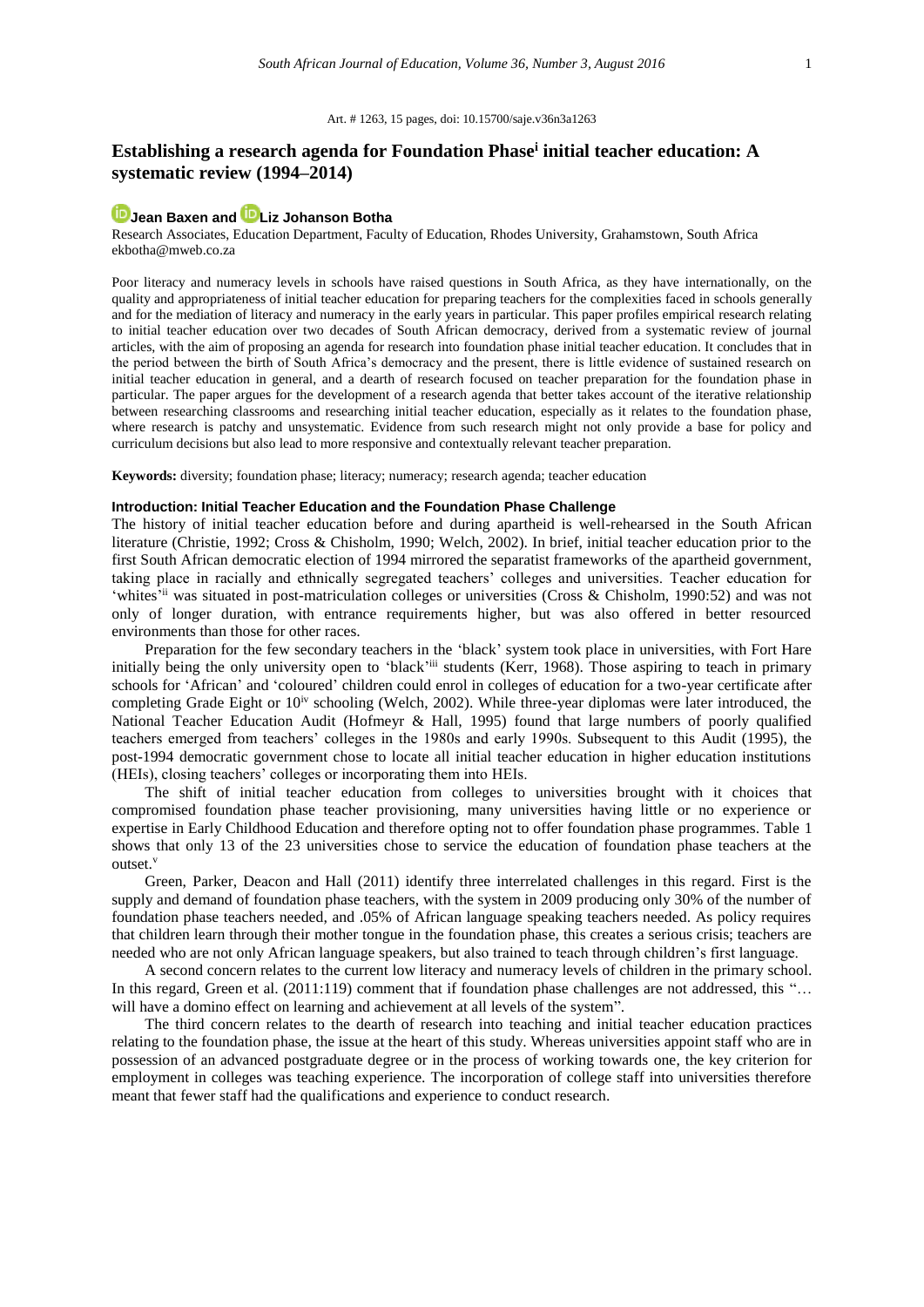| Provincial Foundation Phase teacher provision and demand in 2009 |                                   |                                   |                          |                                    |                |            |          |  |  |
|------------------------------------------------------------------|-----------------------------------|-----------------------------------|--------------------------|------------------------------------|----------------|------------|----------|--|--|
| Foundation Phase teacher need                                    |                                   |                                   |                          | 2009 supply (expected graduations) |                |            |          |  |  |
|                                                                  | Need for<br>FP teachers<br>yearly | Need for AL FP teachers<br>yearly | Universities             | FP African languages               | FP Afrikaans   | FP English | FP Total |  |  |
| $\rm EC$                                                         | 808                               | 707 (87.5%)                       | <b>UFH</b>               | $\mathbf{1}$                       | $\overline{0}$ | 11         | 57       |  |  |
|                                                                  |                                   |                                   | <b>NMMU</b><br><b>RU</b> | $\overline{c}$<br>1                | 15             | 16<br>11   |          |  |  |
| FS                                                               | 208                               | 183 (88%)                         | <b>UFS</b>               |                                    | 63             | 9          | 72       |  |  |
| <b>GP</b>                                                        | 618                               | 456 (73.8%)                       | <b>UP</b>                | $\overline{c}$                     | 92             | 41         | 179      |  |  |
|                                                                  |                                   |                                   | <b>WITS</b>              | $\overline{c}$                     | 9              | 33         |          |  |  |
| <b>KZN</b>                                                       | 963                               | 817 (84.9%)                       | <b>UKZN</b>              | 34                                 | 3              | 89         | 213      |  |  |
|                                                                  |                                   |                                   | <b>UZULU</b>             | 87                                 |                |            |          |  |  |
| LP                                                               | 520                               | 506 (97.2%)                       | <b>UNIVEN</b>            | 19                                 |                |            | 19       |  |  |
| MP                                                               | 337                               | 311 (92.4%)                       |                          |                                    |                |            |          |  |  |
| NC                                                               | 94                                | 33 (35%)                          |                          |                                    |                |            |          |  |  |
| <b>NW</b>                                                        | 270                               | 247 (91.5%)                       | <b>NWU</b>               |                                    | 143            | 34         | 177      |  |  |
| WC                                                               | 330                               | 88 (26.7%)                        | <b>CPUT</b>              | 7                                  | 91             | 83         | 234      |  |  |
|                                                                  |                                   |                                   | <b>US</b>                |                                    | 35             | 18         |          |  |  |
|                                                                  |                                   |                                   | <b>UNISA</b>             | 13                                 | 107            | 204        | 324      |  |  |
| TOT                                                              | 4,147                             | 3,275                             |                          | 168                                | 558            | 549        | 1,275    |  |  |

**Table 1** Foundation Phase (FP) teacher supply and demand: 2009

Adapted from Green et al. (2011:117)

While these concerns relate specifically to the South African context, they are by no means peculiar to it. Results of recent international benchmark tests in mathematics, science and literacy suggest that other developing countries are also challenged in these areas. Ghana, Saudi Arabia, Botswana, Indonesia, Qatar and the Philippines are some of the countries having similarly low scores to those of South Africa in the 2003 Trends in International Maths and Science Study (TIMSS) (Reddy, Kanjee, Diedericks & Winnaar, 2006) and the 2011 Progress in International Reading Literacy Study (PIRLS) (Howie, Van Staden, Tshele, Dowse & Zimmerman, 2012). The United Nations (2015) reports that in spite of progress towards the Millennium Development Goals, there are still concerns over the quality of education for the poorest and the most disadvantaged children, and this links to the quality of teacher preparation, particularly for early years' teachers.

In South Africa, disquiet over foundation phase teacher preparation has given impetus to national initiatives such as the Strengthening Foundation Phase Teacher Education Programme (SFPTEP) established by the Department of Higher Education and Training (DHET) and funded by the European Union. This programme focused on foundation phase teacher education research and aimed to establish new or revitalised initial teacher education programmes for teachers of children at

foundation phase level (Green et al., 2011). Associated with this, the South African Research Association for Early Childhood Education (SARAECE) [\(www.saraece.org.za\)](http://www.saraece.org.za/) was founded in 2014 and the *South African Journal for Childhood Education (SAJCE)*, [\(www.sajce.co.za\)](http://www.sajce.co.za/) was affiliated to the SFPTEP in 2011, with the aim of creating a publication for new researchers in the field of childhood education. This multi-pronged initiative placed the foundation phase at the centre of recent educational debates in South Africa.

One response to the SFPTEP challenge was the establishment of a research consortium<sup>vi</sup> by four institutions, focusing on understandings of quality reflected in teachers' practices, and change and improvement of such understandings through initial teacher education practices involving critical reflexive engagement. Enquiries about the quality of training raised questions on what we know about initial teacher education for foundation phase teachers. This required a preliminary literature analysis of research carried out in South Africa on initial teacher education generally and for the foundation phase specifically. Hence this study.

The systematic review which forms the basis of the study analyses peer-reviewed (and accredited)vii articles written during the first twenty years of South Africa's democracy, all of which may be assumed to have the role and function of knowledge creation in the area of initial teacher education. The process aimed at: (1) gaining insight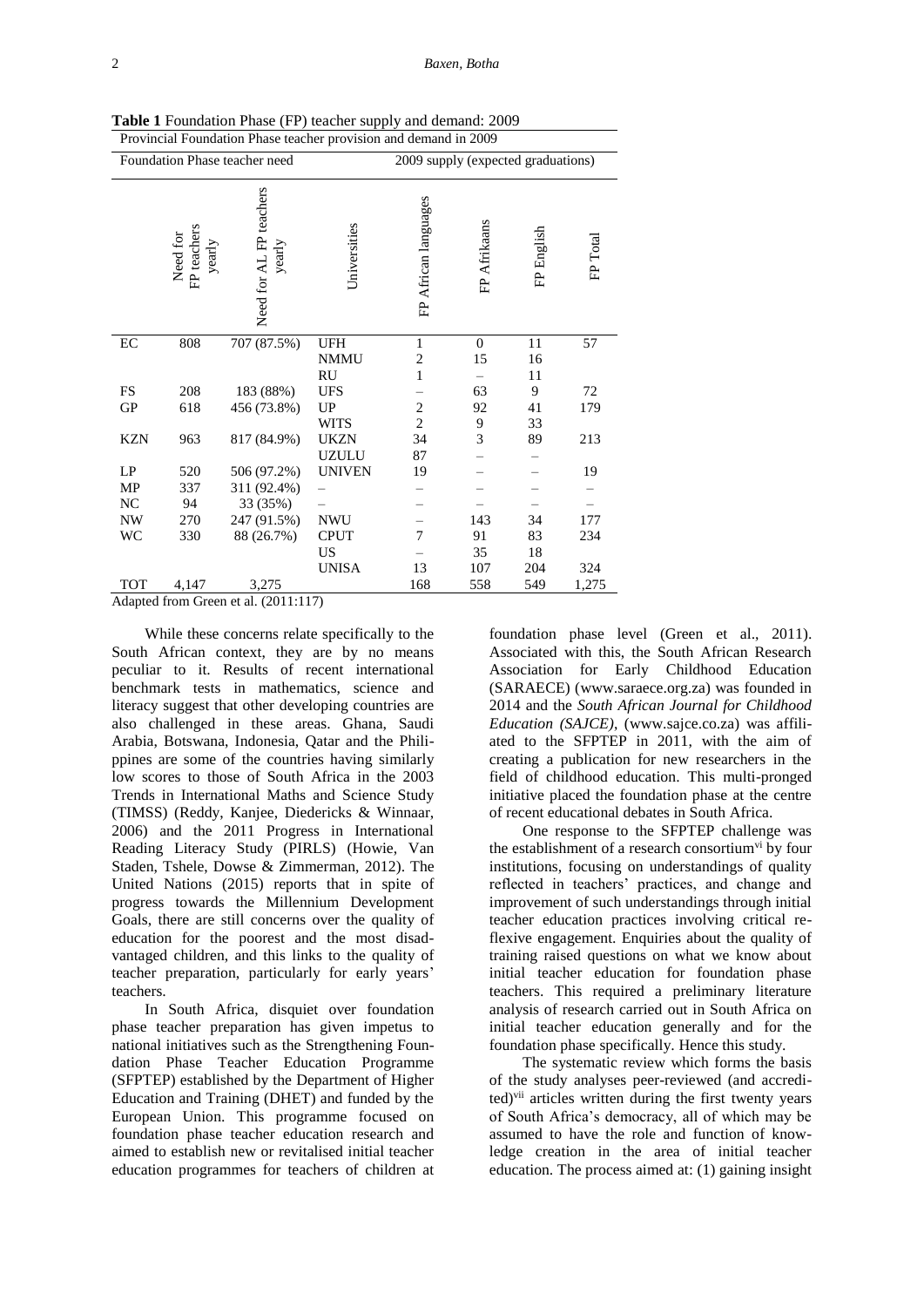into the nature and form of research into initial teacher education in general and the foundation phase in particular over the post-1994 period, which witnessed substantial changes in the initial teacher education landscape; and (2) recommending a research agenda for future work on initial teacher education for the foundation phase.

### **Methodology**

The Evidence for Policy and Practice Information (EPPI) Centre has noted that "systematic reviews aim to find as much as possible of the research relevant to the particular research questions, and use explicit methods to identify what can reliably be said on the basis of these studies" (2015:n.p.). The EPPI Centre (2015) indicates that such a review synthesises findings in an accessible form to facilitate the making of policy or practice decisions. By implication, such findings also provide the impetus for research agenda setting, such as is the case in this paper.

For the purpose of this systematic review, several major on-line databases of journals on the Rhodes University library system were sourced.

Conference papers, theses, research reports and books written between 1994 and 2014 were not included in the review. Certain studies which were unrelated to the specific subject under scrutiny were excluded.

The *South African Journal for Childhood Education* was not included in the search because, while established in 2011, it only became an accredited journal early in 2014. This notwithstanding, we review articles from it which relate to initial teacher education for foundation phase in a separate section of the paper.

The systematic review process implemented for the purposes of this paper is outlined in Table 2. The results of such a process are of necessity incomplete, but should be representative. While the larger study of all 110 articles reflected in the table included an analysis of authors and the journals in which articles were published, this article reflects only on the nature of the studies and the areas of research covered in the 72 articles which included an empirical element, i.e. experience, observation or experiment.

No. before

Final No.

| Database               | Search date    | Keywords                                     | Limiters                          | exclusions | included       |
|------------------------|----------------|----------------------------------------------|-----------------------------------|------------|----------------|
| Sabinet Index to South | 8-8-2014       | "teacher                                     | Exact word/ phrase<br>$\bullet$   | 147        | 58             |
| African periodicals    |                | education" AND                               | 1994-2014<br>$\bullet$            |            |                |
|                        |                | "South Africa"                               |                                   |            |                |
| Wiley online library   | $8 - 8 - 2014$ | "teacher                                     | Abstract<br>٠                     | 22         | 1              |
|                        |                | education" AND                               | 1994-2014<br>$\bullet$            |            |                |
|                        |                | "South Africa"                               |                                   |            |                |
| Taylor and Francis     | 11-8-2014      | "teacher<br>education" AND<br>"South Africa" | Journals<br>٠                     | 40         | 6              |
|                        |                |                                              | Abstract<br>$\bullet$             |            |                |
|                        |                |                                              | 1-1-1994 to $31-8$ -<br>$\bullet$ |            |                |
|                        |                |                                              | 2014                              |            |                |
| JStor complete         | 11-8-2014      | "teacher<br>education" AND<br>"South Africa" | Articles<br>٠                     | 131        | $\overline{c}$ |
|                        |                |                                              | 1994–2014<br>$\bullet$            |            |                |
|                        |                |                                              | English (lang)<br>٠               |            |                |
|                        |                |                                              | Education (disc)<br>٠             |            |                |
|                        |                |                                              | No links to<br>$\bullet$          |            |                |
|                        |                |                                              | external content                  |            |                |
| EPSCO Academic         | 19-8-2014      | "teacher                                     | All search terms<br>٠             | 198        | 43             |
| <b>Search Premier</b>  |                | education" AND                               | Periodical<br>$\bullet$           |            |                |
|                        |                | "South Africa"                               | 1994-2014<br>$\bullet$            |            |                |
| Totals                 |                |                                              |                                   | 540        | 110            |
|                        |                |                                              |                                   |            |                |

**Table 2** Systematic review methods and process

#### **Findings**

#### Nature of the Studies: Methodologies and Theoretical Frameworks

When the articles are disaggregated by decade and by article type, the results show a substantially higher number (56: 73%) of empirical articles during the second decade of democracy than during the first (16: 48%) (see Figure 1). In the first decade of democracy, 44% of articles, mostly conceptual or theory-building, dealt with policy or philosophical aspects of teacher education, issues central to debate in the opening years of the democratic era. Changes to the funding formulae as well as greater stability in the Higher Education sector after the mergers in 2002 may account for the increase in empirical work during the second decade.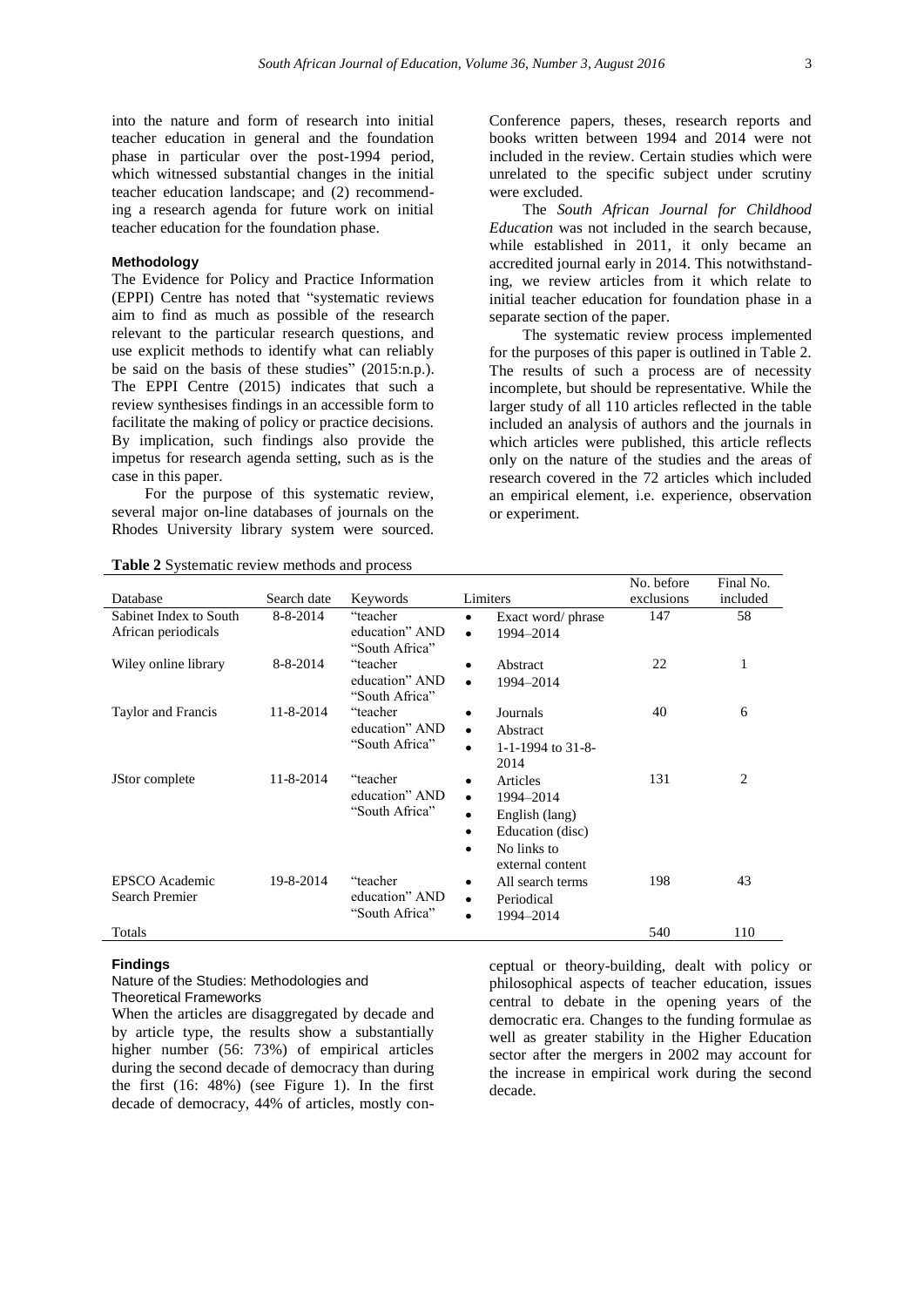

**Figure 1** Areas of Empirical Research, 1994-2014

The majority of the 72 empirical studies (59) were small in scale. For the purposes of this paper, large-scale studies were defined as those with 450+ subjects, or those extending for periods of two or more years and involving a wide range of data. Most small scale studies, on the other hand, used qualitative methods, were of short duration and involved "a single teacher or small groups of teachers (*n* < 20) within individual programs or courses" (Adler, Ball, Krainer, Lin & Novotna, 2005:368), offering insight into an issue in a specific context rather than examining how it plays

out systemically. Only 23% (17) of the 72 empirical studies were identified as large scale, and not all of these were equally broad in scope and significance. Eleven (11) of the large-scale studies made use of South African data only, while six (6) spanned several countries. Eight (8) of the 11 articles were written after 2004.

With regard to methodological orientations, across the twenty-year period, 67% of all the empirical studies made use of qualitative orientations and concomitant methods. Large-scale research programmes, on the other hand, often used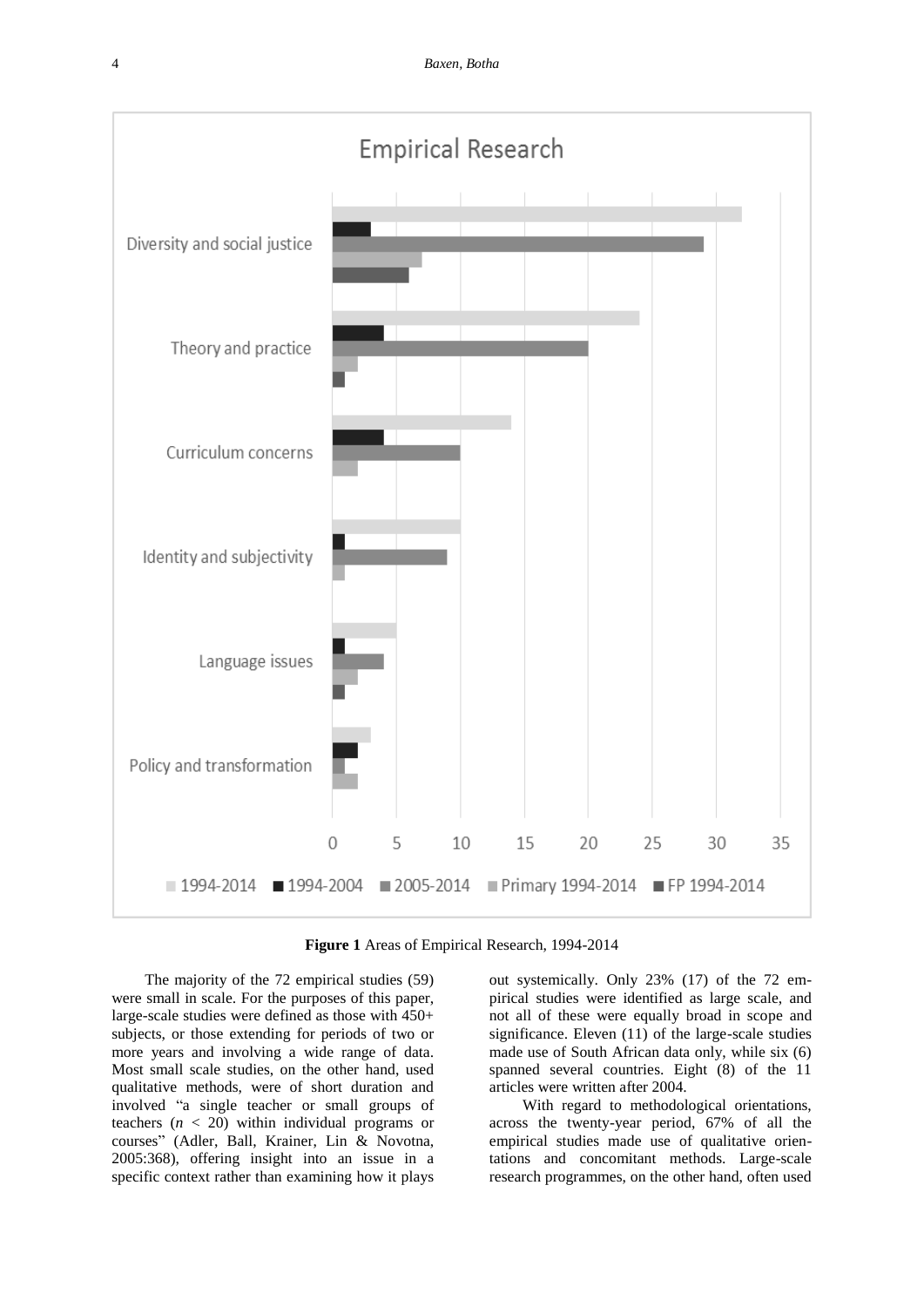mainly quantitative or mixed methods. This finding echoes those in reviews by Adler et al. (2005), Adler, Pournara, Taylor, Thorne and Moletsane (2009) and Deacon, Osman and Buchler (2010) who found small-scale qualitative work, carried out in localised, specific contexts predominating in the Teacher Education (TE) research which they surveyed (e.g. Adler et al., 2005:368), something which often limits generalisability.

As far as theoretical frameworks are concerned, the extent to which social justice orientations,<sup>viii</sup> particularly critical theory,<sup>ix</sup> framed articles written across the two decades is noteworthy. Such orientations not only addressed the constitutional imperatives and educational ideals after Apartheid but also offered a critical lens through which to understand how past and present histories intertwine in complex ways to shape the establishment of an equitable education system. Specific examples of the trends outlined above are given in the next section.

#### Areas of Research

A number of research themes emerged as the authors examined the corpus of 72 articles, finally crystallising into seven areas: diversity and social justice, theory and practice, curriculum concerns, identity and subjectivity, language issues, policy and transformation, and systematic reviews. Some articles were listed under more than one theme heading. In most areas, articles were further subdivided into strands, and then analysed to highlight content, the nature of the study, phase focus, field or discipline, and the decade in which they were written. Figure 1 shows the frequency of occur $r$ ence<sup>x</sup> of themes in articles overall, as well as articles on primary and foundation phase teacher education, across the 20-year period, highlighting differences in emphasis across the two time periods.

The analysis which follows focuses on the articles relating to the education of teachers for the foundation phase against a background of the broader spread of articles within each theme.

#### *Diversity and social justice*

The largest area of research relates to different conceptions of diversity and social justice. Race, language, culture, religion, ability, geographic situation and socio-economic conditions were among the aspects of diversity represented. Of the 32 empirical articles in this area, all but three were written post-2003.

Four strands of research were identified, the first, comprising 15 studies, relating to student experiences of diversity (e.g. James, Ralfe, Van Laren & Ngcobo, 2006), conceptions of diversity held by student teachers (e.g. Vandeyar, 2008), or diversity in student identity constructions (e.g. Le Roux, 2014). Studies in the second strand (nine

articles) reflect on the appropriateness of initial teacher education programme and curriculum design in preparing students for the diverse school contexts they might face (e.g. Amin & Ramrathan, 2009). The six studies in Strand 3 report on research on social aspects of diversity, specifically human immunodeficiency virus (HIV) and acquired immune deficiency syndrome (AIDS) awareness (e.g. Wood & Rens, 2014), while the two studies in the fourth strand deal with notions of inclusion, framed by White Paper 6 (Department of Education (DoE), 2001), a policy replacing 'special needs education' (e.g. Forlin & Engelbrecht, 1998).

Against a fairly comprehensive survey of approaches to diversity in schools and a description of various understandings of multicultural education theory and practice, Marais and Meier (2008) (Strand 1) analyse responses in the workbooks of 90 randomly chosen foundation phase teacher education students, in which they document their experiences and views on multicultural education and its aims. Having analysed the data into themes, the authors conclude, on the basis of attitudes and understandings evident in the data, that it is essential for teacher education programmes to include explicit preparation for practice in multicultural contexts.

Robinson and Zinn's (2007) article, in the second strand, focuses on pre-service teacher preparation for diversity in the primary school environment. Using a social justice orientation and semi-structured individual and focus group interviews with teacher educators in three HEIs, it finds that systemic factors such as the demographics at institutions impact greatly on the success with which a respect for diversity is inculcated in preservice teachers. It points to the vital role played by teacher educators and argues for a coherent framework for action in this regard, making a useful contribution to future policy and practice.

Harris and Steyn's (2014) work, also in Strand 2, explores the experiences of 'black' students entering the Early Childhood Education programmes at the University of Pretoria, with a view to better recruitment and retention. Having used critical race theory to analyse transcripts from semi-structured focus group interviews, they express a conviction that the perspectives and voices of all students can only find a space in teacher education courses, opening the way for greater 'black' recruitment and retention, if strong relationships are built between staff and students from all backgrounds. The issue of barriers and supports for 'black' teacher education students preparing for foundation phase teaching in institutions which are often geared towards the 'white' middle class is crucial from the point of view of the current supply and demand challenge, with respect to foundation phase teachers who speak African languages.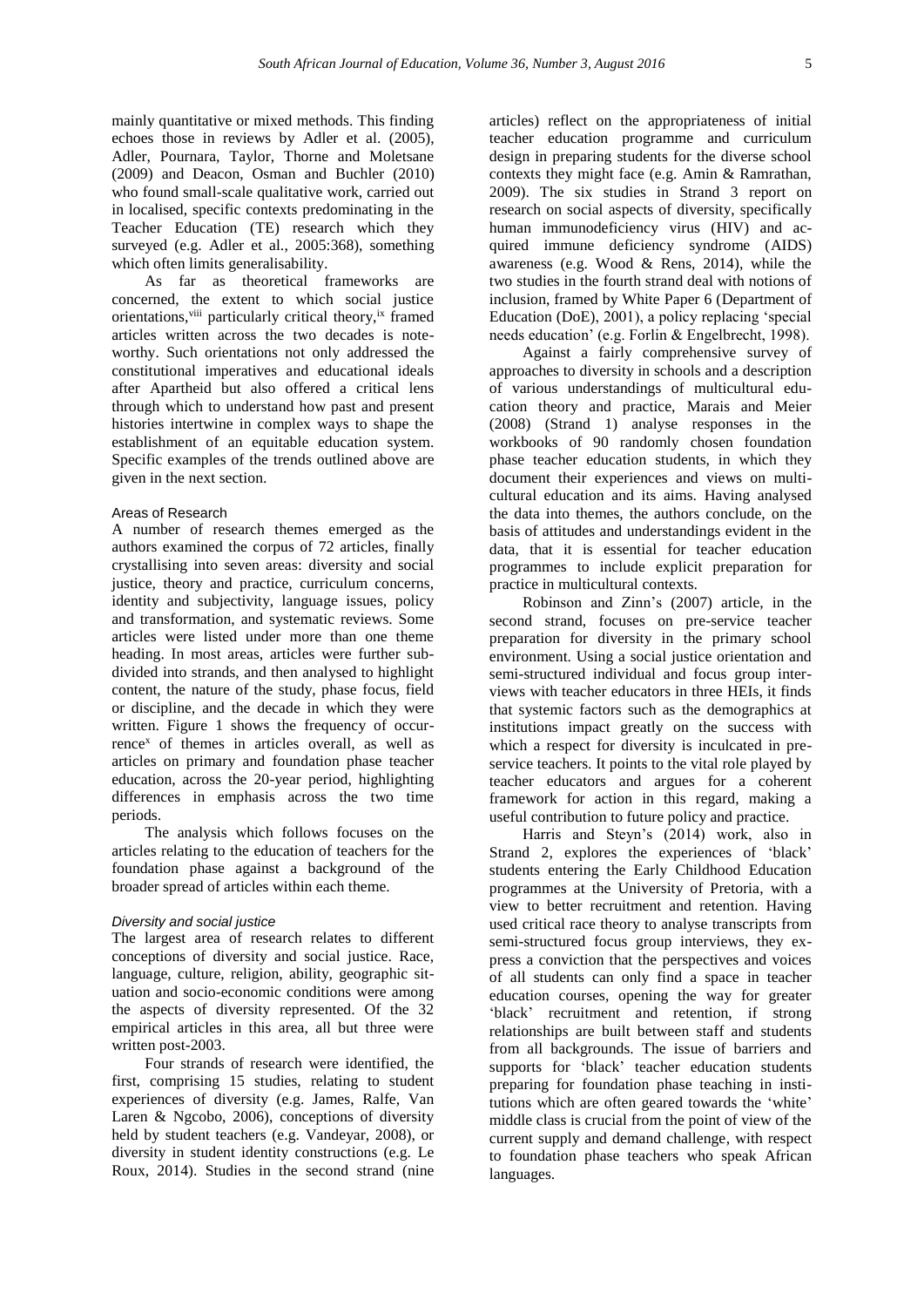Evans and Cleghorn's Strand 2 article reports on "the complexity of encounters between student teachers and foundation phase learners when neither are first language speakers of English, the instructional language" (2010:141), using a "critical yet reflective ethnographic and sociolinguistic perspective" (2010:142). They highlight many teachers' lack of multilingual competence, and also show how unaware they often are of the difficulties learners face when the language of learning and teaching is not a familiar one. They make the recommendations, vital for both policy and practice, that teachers be prepared more effectively: (1) to understand the integral role of language in learning; (2) to confront the challenges that multilingual contexts present; and (3) to use and value learners' multiple language repertoires as a resource. It is notable that this is one of only two articles in the whole corpus which deals with multilingualism, in spite of the policy imperative that in the foundation phase learners learn through their mother tongue (Department of Basic Education (DBE), 2011; DoE, 1997).

Taylor and Coetzee have noted that "about 60% of children in Grade Three learn in a language other than English or Afrikaans. By Grade Four, this proportion is only about 5%" (2013:n.p.). This early shift from home language medium for most of South Africa's learners has vast implications for teacher preparation. Evans and Cleghorn (2010) show the way towards further indispensable research on ways of ensuring that teachers can cope with linguistically diverse environments, something which language in education policy (DoE, 1997) takes for granted.

All six studies on HIV/AIDS awareness appeared in the second decade of democracy, an outcome, perhaps, of the introduction in 2010 of the integrated education strategy on HIV/AIDS (DBE, 2010). Three of the six HIV/AIDS articles emanate from a single research project (Van Laren, 2007, 2008, 2011), and focus on foundation phase teacher preparation. Van Laren's small-scale project makes use of self-study research and a social justice framework to explore the integration of HIV/AIDS awareness into early mathematics learning, researching collaboratively with seven volunteer pre-service teachers (out of a group of 145). Insights were gained into her own teachereducator practice and ways of developing preservice teachers' skills. The value of the study notwithstanding, the fact that it was conducted with a small group of volunteer students out of her large class suggests that it may not have wide generalisability.

Instructive in the diversity area is the sharp increase of studies from the first decade to the second, indicating the pervasiveness of diversity concerns twenty years into South Africa's democracy. Indeed, recent research reflecting on the

South African schooling system calls it 'bi-modal': a system where only 25% of schools offer learners an education which enables them to pass, while the quality of education in 75% of schools (mostly rural and in 'black' and 'coloured' townships) virtually condemns learners to failure (e.g. Fleisch, 2008; Spaull, 2012). That such disparity exists in the current education system has important implications for the preparation of teachers to adequately teach in contexts where racial, cultural, linguistic or geographic homogeneity cannot be assumed.

The contribution of the work reported notwithstanding, the small scale and isolated nature of the research projects, particularly notable when one considers that only seven studies relate to teacher education for primary schooling, underlines the need for more integrated and broad-based research on: (1) the implications of various dimensions of diversity for initial teacher education programme and curriculum design: and (2) ways to better prepare teachers for the diversity that currently reflects in South African schools. These are priorities throughout the teacher education system including that for foundation phase teachers, where research into preparation for linguistic diversity is a particularly urgent need.

#### *Theory and practice*

Articles debating the relationship between theory and practice in initial teacher education as well as articles on field experience of various kinds have been included within this field, which comprises 24 empirically-based studies, divided into five strands.

The most recent policy document outlining requirements for teacher education qualifications (Department of Higher Education and Training, Republic of South Africa, 2015) brings together theoretical and practical aspects of TE knowledge in the concept of integrated and applied knowledge, which incorporates disciplinary, pedagogical, practical, fundamental and situational learning. 'Practical learning', the document states,

…must be appropriately structured and fully integrated into overall learning programmes, while including structured supervision, mentoring and assessment. Time spent in the actual workplace is very important and should provide an authentic context within which student teachers can experience and demonstrate the integration of the competences they developed during the learning programme as a whole. It is also important for students to be exposed to concrete experience of the varied and contrasting contexts of schooling in South Africa (p. 18).

Work included in the first strand of this area explores the interface between experience in the field  $(WIL)^{xi}$  and teaching efficacy, student motivation, development and/or perception of roles (e.g. Junqueira & Matoti, 2013). Four studies comprise the second strand, which examines situations relating to the pressure recently experi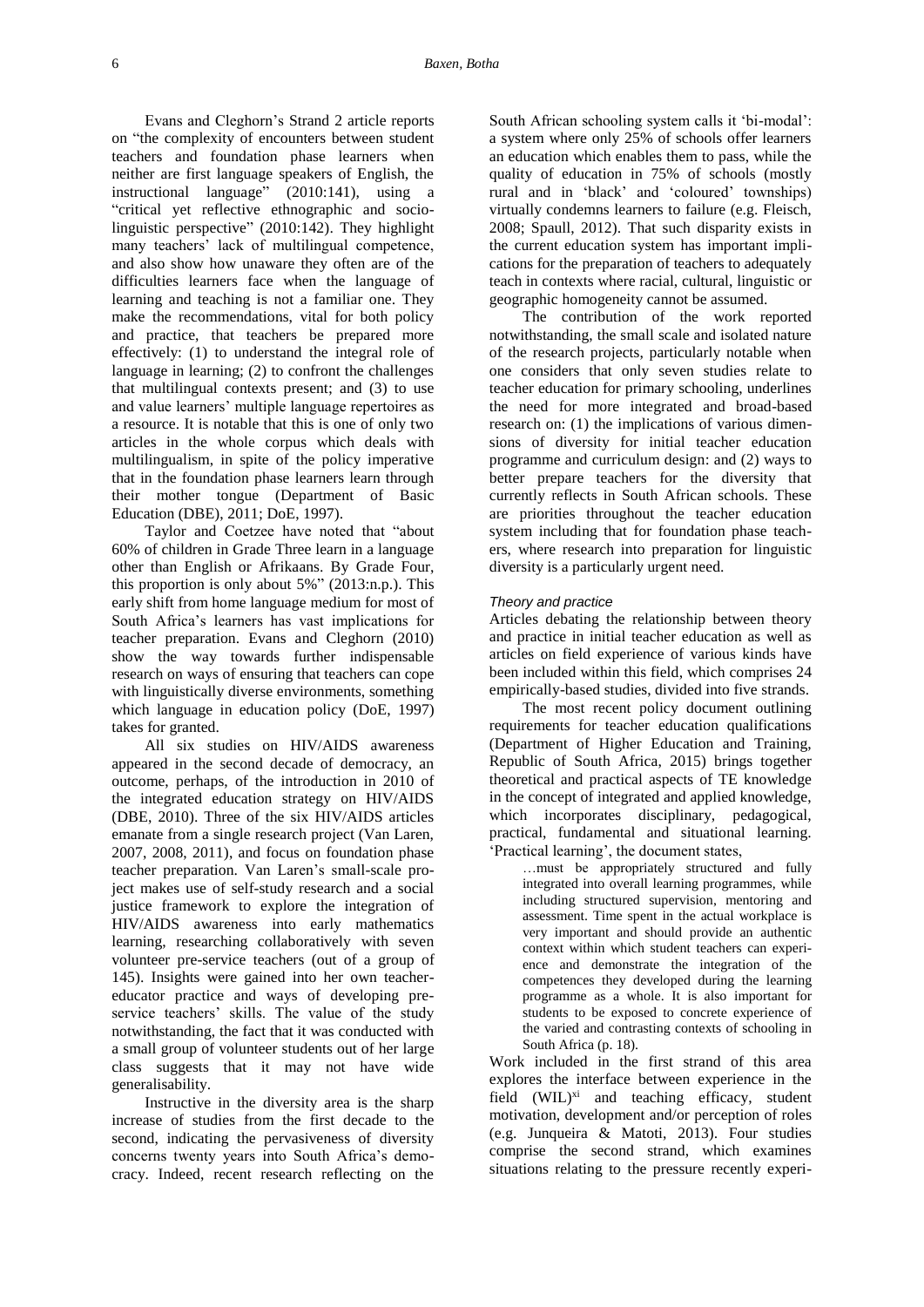enced by faculties and schools of education to involve themselves and students in community engagement projects (Council for Higher Education (CHE), 2010) and service learning (Bender, Daniels, Lazarus, Naude & Sattar, 2006). These articles examine student commitment to such projects (e.g. Osman & Petersen, 2010), and tensions which emerge during them (e.g. Maistry & Ramdhani, 2010). Two studies on learnerships (Mawoyo & Robinson, 2005; Potgieter, 2003), a structure no longer used for TE, comprise a third strand, and the fourth consists of two studies on school-university partnerships (Mutemeri & Chetty, 2011; Pennefather, 2008), vital in facilitating positive and useful learning experiences during WIL. In a fifth strand, seven studies revolve explicitly around the relationship between theory and practice in TE curricula (e.g. Ensor, 2000).

Most of the studies on theory and practice are small in scale and use qualitative methods. Twenty of the 24 studies were published after 2003. These factors are an indication, perhaps, that once teacher educators were stimulated to carry out research, post-2004, through a new funding formula, one of the most immediate, interesting, practical and also problematic programme components to explore was teaching practice (WIL).

Marais and Meier (2004) and Mawoyo and Robinson (2005) were the only two of these 24 articles which were carried out with primary or foundation phase student teachers. Analysing responses to unstructured open-ended questionnaires and workbook activities reflecting the views on teaching practice of 135 foundation phase and early childhood development student teachers, Marais and Meier (2004) conclude areas needing attention to be: consistency between theory and practice, discipline and the influence of supervisory teachers.

Mawoyo and Robinson (2005) use situated learning theory in their study, conducting structured interviews with five student teachers and six mentors participating in learnerships at three primary schools. Their highly systematic analysis concludes that the benefits of the learnership model can be compromised by a separatist relationship between the HEI and the school and lack of support for mentors.

The document on minimum standards cited above (DHET, Republic of South Africa, 2015:8) "…encourages teacher educators to become engaged with curriculum design, policy implementation and research". This policy thus constitutes a challenge to the staff of education faculties and schools to extend research such as that described in this paper, in order to develop programmes which bridge the endemic divide between theoretical and practical components of initial teacher education programmes. The vital field of research into WIL for foundation phase

student teachers in particular is wide open for future researchers.

#### *Curriculum concerns*

Four strands are evident in the 14 empiricallybased articles on curriculum concerns, which include those on quality and assessment. The first strand focuses on curriculum reform, and consists of five articles, three of which, unsurprisingly, were written pre-2004, when new curricula were being developed and implemented (e.g. Samuel, 2002).

Lewin and Stuart's (2003) article, included in strand one, makes contributions to a number of the themes identified, and has been included under policy as well as curriculum. It gives an account of the Multi-Site Teacher Education Research (MUSTER) project, aimed at enhancing understandings of how primary teachers acquire skills and exploring types of TE provision for primary schools in five developing countries (Ghana, Lesotho, Malawi, Trinidad and Tobago and South Africa). A rigorous process involving quantitative and qualitative methods and a wide range of evidence types (e.g. surveys, interviews, observations, diaries, financial analysis), produced a number of reliable and useful findings. Across all five countries they found inconsistencies in TE curricula, a transmission approach to teacher education, a disjunction between theory and practice, and incomprehension of the difficulties of learning through a second language. Other important insights were that students were being trained for primary schools as they should be, using Western models, rather than for schools as they are, and that lecturers have too little understanding of their students and their contexts.

Curriculum innovation is the theme of the second strand, its four articles reporting on smallscale, qualitative studies geared towards improving pedagogic practices in initial teacher education (e.g. Roux, 2009). The two articles in the third strand deal with teacher education discourses (e.g. Ensor, 2004) and the fourth strand comprises articles with a specific discipline focus (e.g. Essien (2010) mathematics; Stears (2012) biology).

Vithal (2008) (strand four) uses a critical perspective in a reflexive account of her project work curriculum for primary mathematics student teachers, developed and implemented over a decade. This work was introduced as a way of integrating mathematics and the social, cultural and political world. She recommends a useful analytic framework of 'imagined praxis', 'actual praxis', where student teachers experience the methodology through simulations and own projects, and 'arranged praxis', taking place in micro-teaching and teaching practice environments. She suggests that experimenting with the balance of these three praxes can help to bring theory and practice together in TE.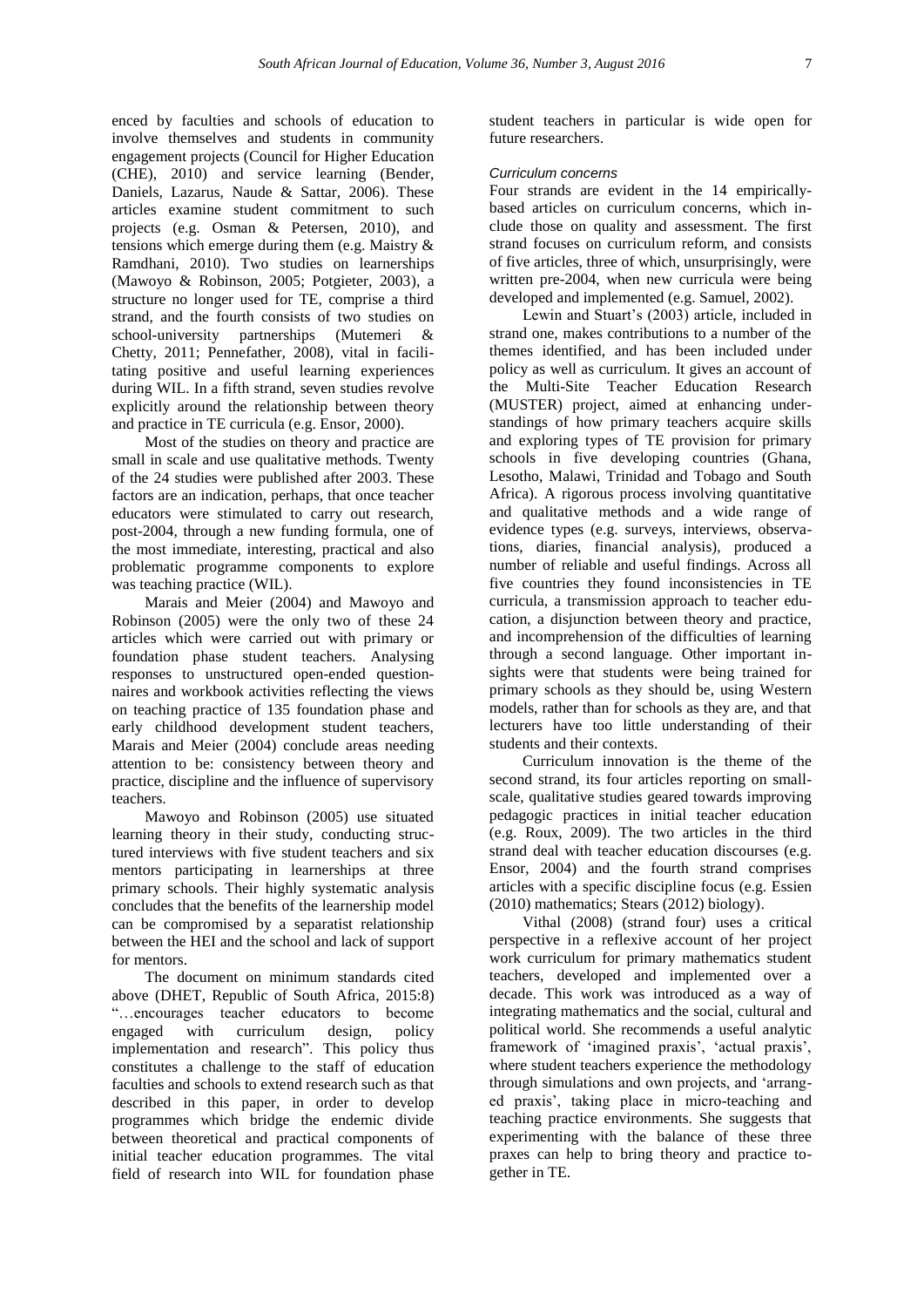The empirical studies in this area of research offer some critique of curriculum reforms, and give some insights into desirable innovations and approaches. Lewin and Stuart's (2003) study offers very useable findings and recommendations for the improvement of primary TE curricula, but apart from this MUSTER project, the research is nonprogrammatic and isolated, and none has an explicit foundation phase focus. Findings such as those of MUSTER should be used as a launching point for further research related to curriculum reform in initial teacher education in general and in the foundation phase in particular.

#### *Identity and subjectivity*

Ten studies were brought together under this heading, only one of which relating to TE for primary teachers. These have been divided into three strands.

Studies in the first strand relate to teacher educator identity. Robinson and McMillan's (2006) article establishes a theoretical perspective on the relationship between change and identity, then uses semi-structured interviews to examine the understandings of a group of primary teacher educators of their work, where new policies expect them to be researchers. Drawing on the participative action research paradigm, they argue that the identity of teacher educator as teacher and that of teacher educator as enquirer are not incompatible. This clear and well-argued article tackles the challenge of achieving the vital identity shift which can enable more foundation phase research to be carried out.

Strand two on student identity contains articles describing teacher preparation as a space of being and becoming and emphasising the nexus between identity and developing professional roles (e.g. Fataar, 2010). In strand three, five articles deal with affective and cognitive aspects of initial teacher education such as teachers' sources of inspiration (e.g. Wolhuter, Van der Walt, Potgieter, Meyer & Mamiala, 2012).

The recent focus on capabilities and on "wellbeing" (Sen, 1999:190) has raised awareness of the importance of giving the requisite attention to students' and teacher educators' "desired functionings" (Baxen, Nsubuga & Botha, 2014:98); to their humanity, their subjectivity and their inner worlds. Such a focus in initial teacher education might contribute to the recruitment and retention of suitable and committed teacher-educators, as well as students, and increase the likelihood that they will flourish and enrich the contexts in which they work (Baxen et al., 2014).

#### *Language issues*

Five studies directly relating to language issues and the teaching of language were empirical in nature, with only one written in the first decade of

democracy. Two of the five have already been referred to under 'diversity and social justice', with the other three (e.g. Murray, 1997) being focused on research into various aspects of English and literacy teaching.

Two of the five studies relate specifically to the foundation phase. One is that of Evans and Cleghorn (2010), discussed earlier. The other is that of Condy, Chigona, Chetty and Thornhill (2010), who investigate the perceptions of fourthyear Bachelor of Education (BEd) students about the THRASS<sup>xii</sup> system of teaching literacy. They analyse the THRASS system and how it fits into their institution's broader approach to teaching literacy, concluding that it can contribute to decoding skills, but conflicts somewhat with the institution's support for contextualised literacy teaching. Responses to a questionnaire and focus group discussions highlight students' views about literacy teaching in general and THRASS in particular. Students see positive aspects to THRASS but feel their preparation to use it was inadequate. While the paper's aims and findings could have been more sharply focused and theorised, research such as this, which explores the interface between TE and different approaches to teaching literacy, is urgently needed.

#### *Policy and transformation*

Only three studies on policy and transformation were found to include empirical elements. Two were written in the first decade, when policies were new and being developed or reviewed, one of them being that of Lewin and Stuart (2003), also referred to under curriculum. This systematic and thorough paper, based on extensive research which produced a variety of evidence-based conclusions, highlights "the importance of adopting approaches to policy that are more, rather than less, 'evidence based'" and notes the heavy costs, made evident through their research, "of misguided policy founded on untested assumptions and casual empiricism" (Lewin & Stuart, 2003:705).

These researchers also found in all the countries they researched that the needs of teacher educators tended to be overlooked. This finding lends significance to the fact that the other two policy-related articles (Robinson, 2003 and Robinson & McMillan, 2006, also dealt with under identity) explore teacher educators' understandings of new teacher education policy, with a view to developing better support structures for them.

Such research provides a useful starting point for future research aimed at providing evidence for policy review and development.

#### *Systematic reviews*

There were two research reviews among the 110 studies, both concurring with a number of the findings of the current paper. Deacon et al. (2010)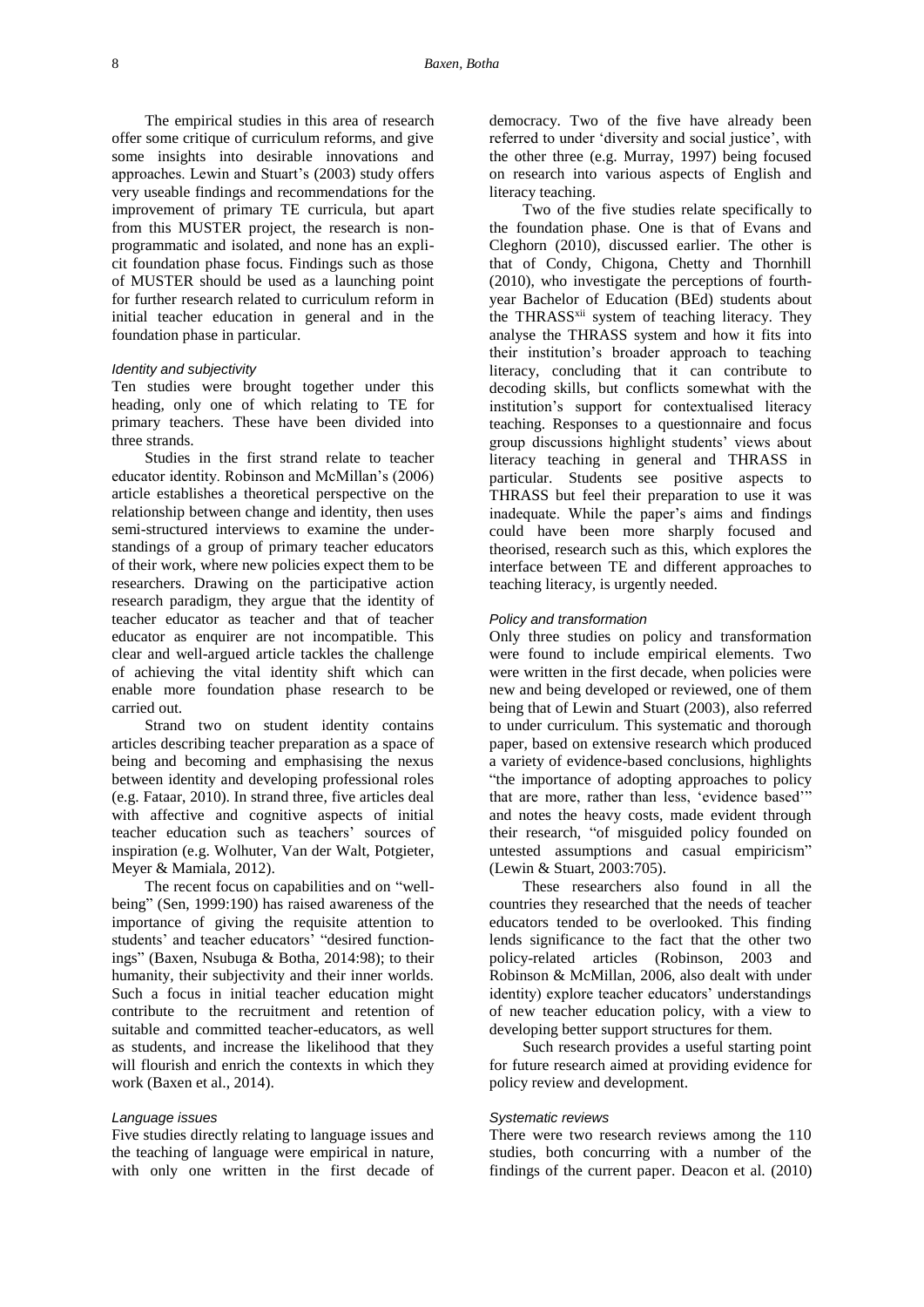reviewed teacher education scholarship in South Africa between 1995 and 2006 while Adler et al. (2009) reviewed research on science and mathematics teacher education in South Africa. The former, whose work was part of a larger review of literature on education in South Africa, note the small, classroom-based nature of most studies and observe that "issues of social justice, diversity, dialogue and context loom large" (Deacon et al., 2010:8). While finding evidence that South African researchers are engaging some of the issues dominating international studies, Adler et al. (2009) identify important gaps in South African research. On the basis of these gaps, they propose an agenda for Maths and Science Teacher education research which focuses on initial teacher education, particularly for primary schools, for Life Sciences, and for rural contexts. They advocate identifying propositions that can be empirically tested and exploring "what 'works' …, why, how, and under what conditions" (Adler et al., 2009:39). Both reviews advocate a more coherent and coordinated research agenda for the future.

Having outlined articles in the seven research areas and subjected those dealing with primary teacher preparation to a somewhat more detailed analysis, we give an overview of contributions made to initial teacher education research in the foundation phase by the *South African Journal of Childhood Education (SAJCE)*, using the same categories.

#### Contributions to Research into Initial Teacher Education for the Foundation Phase in the *South African Journal of Childhood Education*

Since the establishment of the SAJCE in 2010, it has published 16 articles on topics relating to initial teacher education for foundation phase teachers. While two (Petersen, 2014; Van Laren, 2011) are based on research which was also reported in the main review above, others represent real forward movement in initial teacher education research. Green et al.'s (2011) analysis of foundation phase teacher provision referred to earlier appears in the SAJCE. Another eight SAJCE papers deal with aspects of curriculum development, four with aspects of theory and practice, and three with language.

Studies in which the curriculum and theory and practice areas combine are those reporting on attempts to create programmes characterised by integrated and applied knowledge at Nelson Mandela Metropolitan University and the University of Johannesburg. Zinn, Geduld, Delport and Jordaan (2014) offer an account of 'Learning Walks', the inquiry-based process informed by humanising pedagogy employed at the Nelson Mandela Metropolitan University to create a renewed BEd (Foundation Phase) programme

which integrates theory and practice through workintegrated learning (WIL). Gravett (2012) looks into the model of 'teaching schools' as a way of restoring unity between theory and practice, Loock and Gravett (2014) explore government and management models for such schools and Petger and Petersen (2014) propose an integrated curriculum design to accommodate service learning opportunities in the 'teaching school' established by the University of Johannesburg in Soweto.

An example of studies in the language area is that by Nomlomo and Desai (2014), who reflect on the development of a language and literacy curriculum for the BEd (Foundation Phase).

#### Establishing a Research Agenda for Initial Teacher Education for the Foundation Phase

The above findings, reflecting the number of contributions and their spread over the 20 years, the form of research and theoretical lenses used, illustrate that, in spite of an increase in research output since 2005, the initial teacher education research landscape in South Africa is nascent, offering opportunity for the development of a research agenda that widens the scope of contributors, uses a wider range of methodologies and theoretical frameworks, and gives useful and usable insights to inform the programme and curriculum design of initial teacher education in and for a complex South African education context.

The process used in this review has thrown up 72 articles with an empirical element, which includes two reviews. In concluding remarks to most of the six areas of research, in what is recounted above, the isolated and uncoordinated nature of the research projects has been noted. While research output on preparation for primary and foundation phase teachers is very low (11 and eight articles respectively), there are a number of admirable studies using various methodologies and theoretical perspectives, most common being frameworks related to critical theory. The authors have identified key problem areas which might form the basis for a more coherent and systematic research agenda. Robinson and McMillan (2006) have also tackled the critical issue of researcher identity among primary teacher educators.

We recommend that a research agenda be drawn up based in part on the key findings from these 11 studies, using action research and other practice-oriented methodologies and focusing on solutions to the dilemmas facing teacher education, which have been highlighted in the reviewed research, as well as a couple which are conspicuous by their absence. Areas identified in the 11 studies which require further research are as follows:

#### *Curriculum; theory and practice*

• The inconsistency of most teacher education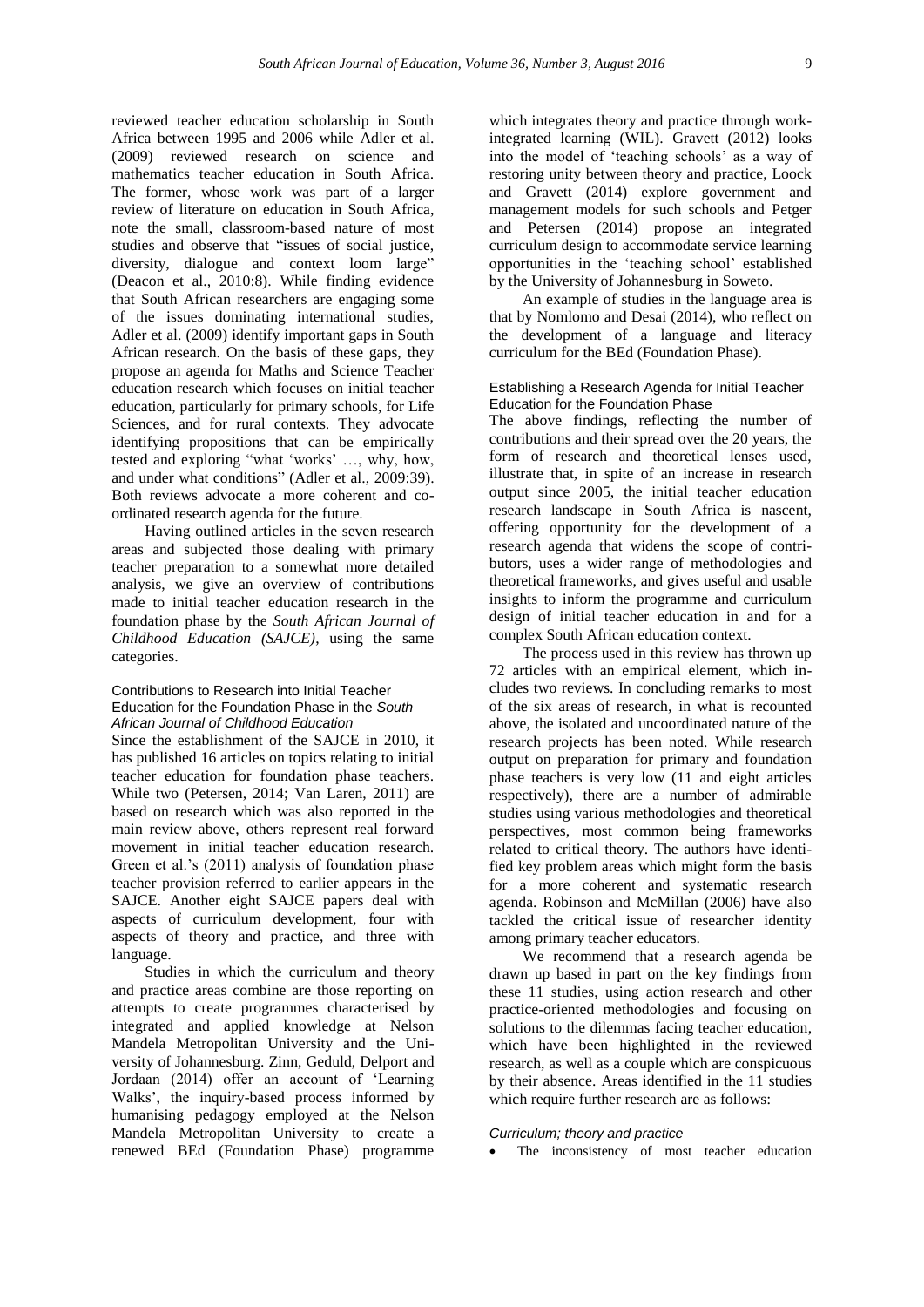curricula (Lewin & Stuart, 2003).

- A disjunction in most curricula between theory and practice (Lewin & Stuart, 2003; Marais & Meier, 2004; Vithal, 2008).
- A transmission approach to teaching in most TE curricula (Lewin & Stuart, 2003).
- The influence, training and support of mentors in field experience (Marais & Meier, 2004; Mawoyo & Robinson, 2005).
- A separatist relationship between HEI and school in various kinds of field experience (Mawoyo & Robinson, 2005).

#### *Diversity*

- Education for primary schools as they should be, using Western models, rather than for schools as they are (Lewin & Stuart, 2003).
- Systemic factors which inhibit preparation for diversity (Robinson & Zinn, 2007).
- The need for explicit preparation for handling diversity in schools (Marais & Meier, 2008).
- The vital importance of the attitudes and contributions of teacher educators in preparing teachers for diversity in schools (Robinson & Zinn, 2007).
- The need for teacher educators to relate more closely to and have an understanding of their students and their contexts (Harris & Steyn, 2014; Lewin & Stuart, 2003).
- The lack of comprehension among teacher educators and their students of the difficulties of learning through a second language (Lewin & Stuart, 2003). Their need to: (1) understand the role of language in learning; (2) confront the challenges that multilingual contexts present; and (3) use and value learners' multiple language repertoires as a resource (Evans & Cleghorn, 2010).

#### *Teacher education for literacy and numeracy teaching*

Given South African learners' performance on international mathematics and literacy tests such as TIMSS (Reddy et al., 2006) and PIRLS (Howie et al., 2012), as well as the South African Department of Basic Education's Annual National Assessment (ANA) (DBE, 2014), the importance of and the challenges involved in educating pre-service foundation phase teachers in the fundamentals of literacy and numeracy teaching in South Africa and in certain other developing countries, cannot be over-emphasised. Condy et al. (2010), who analyse pre-service teachers' experience of THRASS, are the only researchers touching on one of these cardinal themes. Van Laren's (2007, 2008, 2011) and Vithal's (2008) research is carried out in the area of primary mathematics, but though valuable and innovative, it does not engage with the challenges of teaching early numeracy.

It is imperative that the international teacher education community, and South Africa in particular, establish a sustained, coordinated and coherent research agenda to tackle the literacy and numeracy challenge, as well as the other challenges listed above, premised on an understanding of the interface between teacher education practices and what happens at the chalk-face in classrooms. The success of this agenda will depend on its being applied to teaching on both sides of the 'bi-modal' divide in South African schools, the 75% of schools where students have little chance of succeeding as well as the 25% where students are almost guaranteed to pass. In other words, a concern with diversity is fundamental to progress in tackling the numeracy and literacy crises. These critical areas, together with other curriculum issues, should be researched in an integrated fashion.

#### **Notes**

- i. Foundation Phase: The first four years of formal and compulsory schooling (the General Education and Training Band) in South Africa. Foundation Phase comprises Grade R (the reception year) and Grades One to Three. It is followed by the Intermediate Phase, Grades Four to Six and the Senior Phase, Grades Seven to Nine, and then by the Further Education and Training Band.
- ii. While it would be preferable not to use racial terminology such as 'white', 'black', 'coloured', and 'Indian', we use them because these were, and still are, powerful categories of social organisation in South Africa, with very real material effects.
- iii. This initially included 'Africans', 'coloureds' and 'Indians'.
- iv. Known as Standard 6 or 8 in pre-1994 terminology.
- v. Two more public institutions, Mpumalanga University and Sol Plaatje University, were established in 2013 and began operating in 2014.
- vi. The Cape Consortium (2011) was part of the SFPTEP, and involved Rhodes University, Nelson Mandela Metropolitan University, Walter Sisulu University and the University of the Western Cape.
- vii. The analysis is done against an understanding that peer-reviewed articles have been subjected to criteria for research articles such as those set up by the American Educational Research Association (AERA) [\(http://www.aera.net/\)](http://www.aera.net/).
- viii. An orientation to research which aims to expose injustice and inequality and promote human rights and the empowerment of individuals.
- ix. A social theory which aims both to critique and to change society.
- x. Some articles were included in more than one area, resulting in a total larger than 72.
- xi. WIL: Work-Integrated Learning; known until recently as Teaching Practice or School Experience, or more rarely as the Practicum.
- xii. Teaching Handwriting, Reading and Spelling Skills.

#### **References**

Adler J, Ball D, Krainer K, Lin FL & Novotna J 2005. Reflections on an emerging field: Researching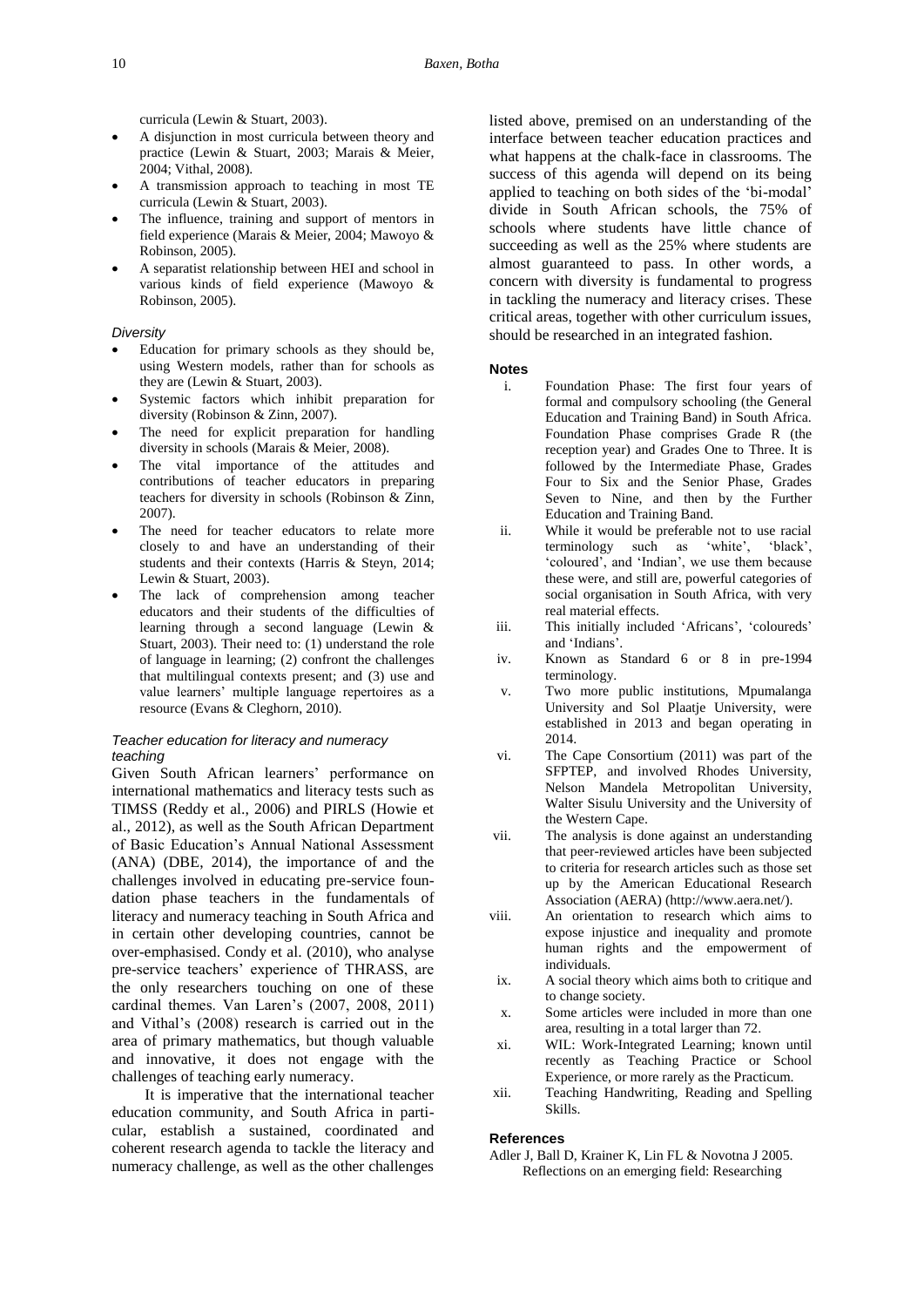Mathematics teacher education. *Educational Studies in Mathematics*, 60(3):359-381. [doi:](http://dx.doi.org/10.1007/s10649-005-5072-6)  [10.1007/s10649-005-5072-6](http://dx.doi.org/10.1007/s10649-005-5072-6)

- Baxen J, Nsubuga Y & Botha LJ 2014. A capabilities perspective on education quality: Implications for foundation phase teacher education programme design. *Perspectives in Education,* 32(4):93-105.
- Bender CJG, Daniels P, Lazarus J, Naude L & Sattar K 2006. *Service-learning in the curriculum: A resource for higher education institutions*. Pretoria, South Africa: Higher Education Quality Committee (HEQC).
- Council for Higher Education (CHE) 2010. *Community engagement in South African higher education*. Johannesburg, South Africa: Jacana Media (Pty) Ltd. Available at

[http://www.che.ac.za/sites/default/files/publication](http://www.che.ac.za/sites/default/files/publications/Kagisano_No_6_January2010.pdf) [s/Kagisano\\_No\\_6\\_January2010.pdf.](http://www.che.ac.za/sites/default/files/publications/Kagisano_No_6_January2010.pdf) Accessed 19 August 2016.

- Christie P 1992. *The right to learn: The struggle for education in South Africa*. Johannesburg, South Africa: SACHED/Ravan Press.
- Cross M & Chisholm L 1990. The roots of segregated schooling in twentieth century South Africa. In M Nkomo (ed). *Pedagogy of domination: Toward a democratic education in South Africa*. Trenton, NJ: Africa World Press, Inc.
- Deacon R, Osman R & Buchler M 2010. Scholarship in teacher education in South Africa, 1995-2006. *Perspectives in Education*, 28(3):1-12.
- Department of Basic Education (DBE) 2010. *Integrated strategy on HIV and AIDS 2011-2015*. Summary report. Pretoria, South Africa: Department of Basic Education.
- DBE, Republic of South Africa 2011. *Curriculum and Assessment Policy Statements (CAPS) English First Additional Language Foundation Phase Grades 1-3*. Pretoria: DBE. Available at [http://www.education.gov.za/Portals/0/CD/Nationa](http://www.education.gov.za/Portals/0/CD/National%20Curriculum%20Statements%20and%20Vocational/CAPS%20ENGLISH%20FAL%20GR%201-3%20FS.pdf?ver=2015-01-27-155321-957) [l%20Curriculum%20Statements%20and%20Vocati](http://www.education.gov.za/Portals/0/CD/National%20Curriculum%20Statements%20and%20Vocational/CAPS%20ENGLISH%20FAL%20GR%201-3%20FS.pdf?ver=2015-01-27-155321-957) [onal/CAPS%20ENGLISH%20FAL%20GR%201-](http://www.education.gov.za/Portals/0/CD/National%20Curriculum%20Statements%20and%20Vocational/CAPS%20ENGLISH%20FAL%20GR%201-3%20FS.pdf?ver=2015-01-27-155321-957) [3%20FS.pdf?ver=2015-01-27-155321-957.](http://www.education.gov.za/Portals/0/CD/National%20Curriculum%20Statements%20and%20Vocational/CAPS%20ENGLISH%20FAL%20GR%201-3%20FS.pdf?ver=2015-01-27-155321-957) Accessed 24 August 2016.
- DBE, Republic of South Africa 2014. *Report on the Annual National Assessment of 2014: Grades 10 to 60 and 9*. Pretoria: DBE. Available at [http://www.education.gov.za/Portals/0/Documents/](http://www.education.gov.za/Portals/0/Documents/Reports/REPORT%20ON%20THE%20ANA%20OF%202014.pdf?ver=2014-12-04-104938-000) [Reports/REPORT%20ON%20THE%20ANA%20](http://www.education.gov.za/Portals/0/Documents/Reports/REPORT%20ON%20THE%20ANA%20OF%202014.pdf?ver=2014-12-04-104938-000) [OF%202014.pdf?ver=2014-12-04-104938-000.](http://www.education.gov.za/Portals/0/Documents/Reports/REPORT%20ON%20THE%20ANA%20OF%202014.pdf?ver=2014-12-04-104938-000) Accessed 24 August 2016.
- Department of Education (DoE) 1997. *Language in education policy*. Pretoria, South Africa: Government Printer. Available at [http://www.education.gov.za/LinkClick.aspx?fileti](http://www.education.gov.za/LinkClick.aspx?fileticket=XpJ7gz4rPT0%3D&tabid=390&mid=1125) [cket=XpJ7gz4rPT0%3D&tabid=390&mid=1125.](http://www.education.gov.za/LinkClick.aspx?fileticket=XpJ7gz4rPT0%3D&tabid=390&mid=1125)  Accessed 20 May 2015.
- DoE 2001. *Education White Paper 6. Special Needs Education: Building an inclusive education and training system*. Pretoria, South Africa: DoE. Available at [http://www.education.gov.za/Portals/0/Documents/](http://www.education.gov.za/Portals/0/Documents/Legislation/White%20paper/Education%20%20White%20Paper%206.pdf?ver=2008-03-05-104651-000)
	- [Legislation/White%20paper/Education%20%20Wh](http://www.education.gov.za/Portals/0/Documents/Legislation/White%20paper/Education%20%20White%20Paper%206.pdf?ver=2008-03-05-104651-000) [ite%20Paper%206.pdf?ver=2008-03-05-104651-](http://www.education.gov.za/Portals/0/Documents/Legislation/White%20paper/Education%20%20White%20Paper%206.pdf?ver=2008-03-05-104651-000) [000.](http://www.education.gov.za/Portals/0/Documents/Legislation/White%20paper/Education%20%20White%20Paper%206.pdf?ver=2008-03-05-104651-000) Accessed 20 August 2016.
- Department of Higher Education and Training, Republic of South Africa 2015. National Qualifications

Framework Act (67/2008): Revised policy on the minimum requirements for teacher education qualifications. *Government Gazette*, 596(38487). Pretoria: Government Printer. Available at [http://www.dhet.gov.za/Teacher%20Education/Nat](http://www.dhet.gov.za/Teacher%20Education/National%20Qualifications%20Framework%20Act%2067_2008%20Revised%20Policy%20for%20Teacher%20Education%20Quilifications.pdf) [ional%20Qualifications%20Framework%20Act%2](http://www.dhet.gov.za/Teacher%20Education/National%20Qualifications%20Framework%20Act%2067_2008%20Revised%20Policy%20for%20Teacher%20Education%20Quilifications.pdf) [067\\_2008%20Revised%20Policy%20for%20Teach](http://www.dhet.gov.za/Teacher%20Education/National%20Qualifications%20Framework%20Act%2067_2008%20Revised%20Policy%20for%20Teacher%20Education%20Quilifications.pdf) [er%20Education%20Quilifications.pdf.](http://www.dhet.gov.za/Teacher%20Education/National%20Qualifications%20Framework%20Act%2067_2008%20Revised%20Policy%20for%20Teacher%20Education%20Quilifications.pdf) Accessed 19 August 2016.

- Evidence for Policy and Practice Information Centre 2015. *What is a systematic review*? Available at [http://eppi.ioe.ac.uk/cms/Default.aspx?tabid=67.](http://eppi.ioe.ac.uk/cms/Default.aspx?tabid=67) Accessed 20 April 2015.
- Fleisch B 2008. *Primary education in crisis: Why South African schoolchildren underachieve in reading and mathematics*. Cape Town, South Africa: Juta & Co.
- Green W, Parker D, Deacon R & Hall G 2011. Foundation phase teacher provision by public higher education institutions in South Africa. *South African Journal of Childhood Education*, 1(1):109- 122. [doi: 10.4102/sajce.v1i1.80](http://sajce.co.za/index.php/sajce/article/view/80)
- Hofmeyr J & Hall G 1995. *The national teacher education audit: Synthesis report*. Johannesburg, South Africa: Edupol.
- Howie S, Van Staden S, Tshele M, Dowse C & Zimmerman L 2012. *Progress in International Reading Literacy Study (PIRLS) 2011: South African children's reading literacy achievement*. Summary report. Pretoria, South Africa: Centre for Evaluation and Assessment, University of Pretoria. Available at

[http://www.up.ac.za/media/shared/Legacy/sitefiles/](http://www.up.ac.za/media/shared/Legacy/sitefiles/file/publications/2013/pirls_2011_report_12_dec.pdf) [file/publications/2013/pirls\\_2011\\_report\\_12\\_dec.p](http://www.up.ac.za/media/shared/Legacy/sitefiles/file/publications/2013/pirls_2011_report_12_dec.pdf) [df.](http://www.up.ac.za/media/shared/Legacy/sitefiles/file/publications/2013/pirls_2011_report_12_dec.pdf) Accessed 19 August 2016.

- Kerr A 1968. *Fort Hare 1915-48: The evolution of an African college*. Pietermaritzburg, South Africa: Shuter & Shooter.
- Reddy V, Kanjee A, Diedericks G & Winnaar L 2006. *Mathematics and Science achievement at South African schools in TIMSS 2003*. Cape Town, South Africa: Human Sciences Research Council (HSRC) Press.
- Sen A 1999. *Development as freedom*. Oxford, UK: Oxford University Press.
- Spaull N 2012. *Poverty & privilege: Primary school inequality in South Africa*. Stellenbosch Economic Working Papers: 13/12.
- Taylor S & Coetzee M 2013. Mother-tongue classrooms give a better boost to English study later. *Mail & Guardian*, 18 October. Available at [http://mg.co.za/article/2013-10-18-mother-tongue](http://mg.co.za/article/2013-10-18-mother-tongue-classrooms-give-a-better-boost-to-english-study-later)[classrooms-give-a-better-boost-to-english-study](http://mg.co.za/article/2013-10-18-mother-tongue-classrooms-give-a-better-boost-to-english-study-later)[later.](http://mg.co.za/article/2013-10-18-mother-tongue-classrooms-give-a-better-boost-to-english-study-later) Accessed 25 June 2015.
- The Cape Consortium 2011. *Quality teaching and teacher education practice: The Cape Foundation Phase Research Programme*. Grahamstown, South Africa: Rhodes University.
- United Nations 2015. *The Millennium Development Goals Report*. New York, NY: United Nations. Available at [http://www.un.org/millenniumgoals/2015\\_MDG\\_R](http://www.un.org/millenniumgoals/2015_MDG_Report/pdf/MDG%202015%20rev%20(July%201).pdf) [eport/pdf/MDG%202015%20rev%20\(July%201\).p](http://www.un.org/millenniumgoals/2015_MDG_Report/pdf/MDG%202015%20rev%20(July%201).pdf) [df.](http://www.un.org/millenniumgoals/2015_MDG_Report/pdf/MDG%202015%20rev%20(July%201).pdf) Accessed 20 August 2016.
- Welch T 2002. Teacher education in South Africa before, during and after apartheid: An overview. In J Adler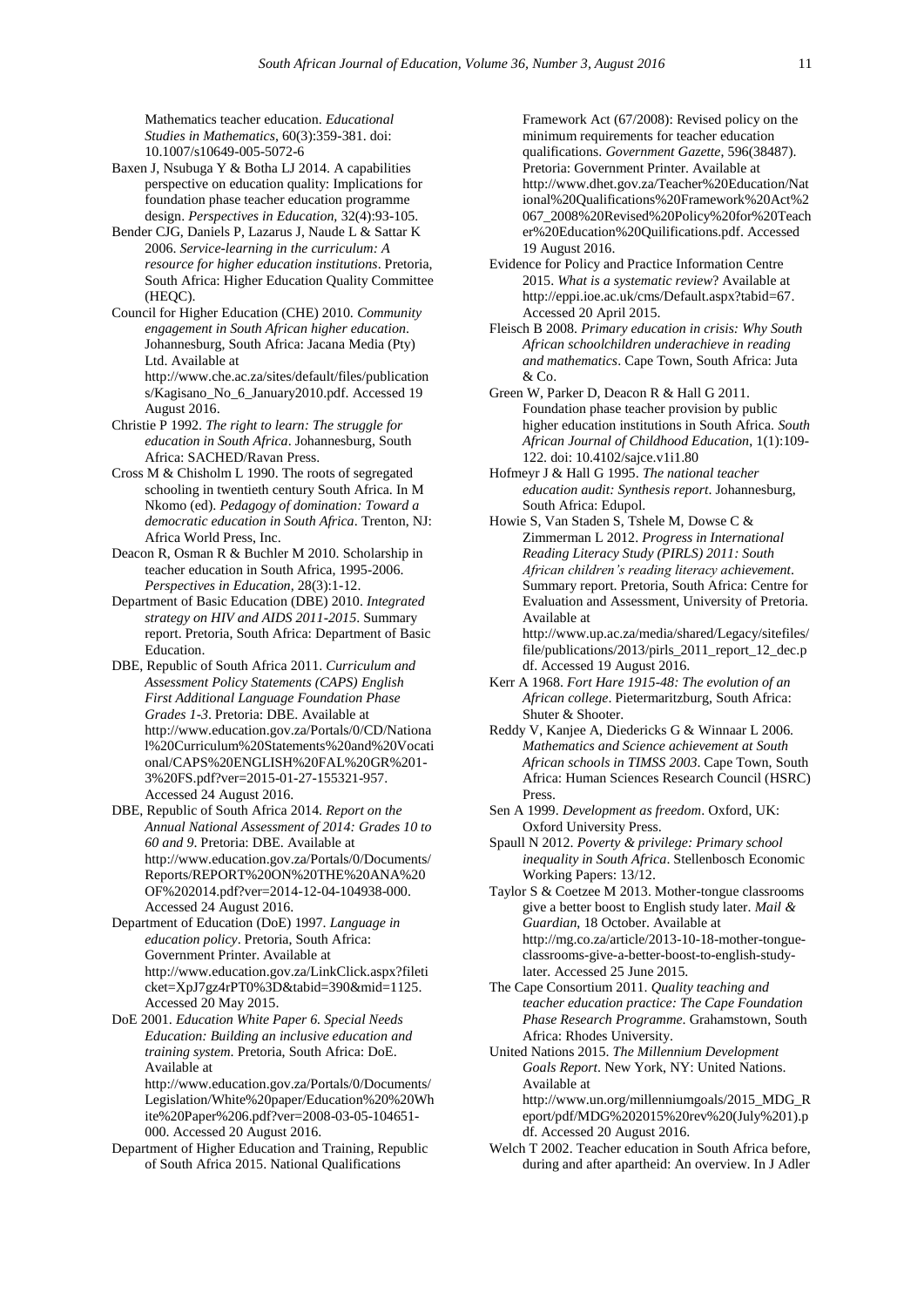& Y Reed (eds). *Challenges of teacher development: An investigation of take-up in South*  *Africa*. Pretoria, South Africa: Van Schaik.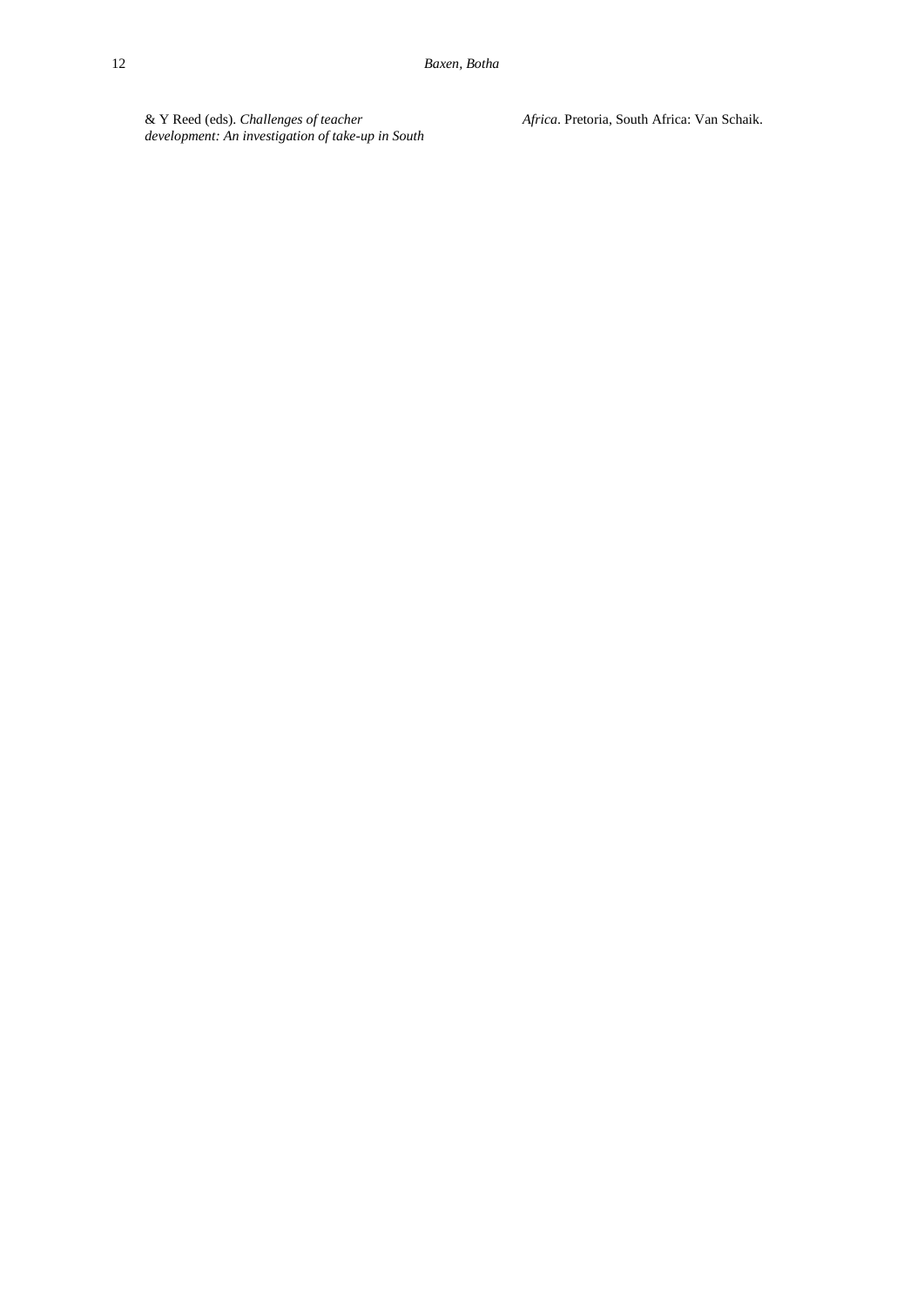#### **Appendix A: Articles in Systematic Review Cited in this Article**

- Adler J, Pournara C, Taylor D, Thorne B & Moletsane G 2009. Mathematics and science teacher education in South Africa: A review of research, policy and practice in times of change. *African Journal of Research in Mathematics, Science and Technology Education*, 13(S1):28-46.
- Amin N & Ramrathan P 2009. Preparing students to teach in and for diverse contexts: a learning to teach approach. *Perspectives in Education*, 27(1):69-77. Available at

[https://www.researchgate.net/profile/Nyna\\_Amin/publication/290869499\\_Preparing\\_students\\_to\\_teach\\_in\\_and\\_for\\_di](https://www.researchgate.net/profile/Nyna_Amin/publication/290869499_Preparing_students_to_teach_in_and_for_diverse_contexts_a_learning_to_teach_approach/links/56ebbf7608ae9dcdd82afecd.pdf) [verse\\_contexts\\_a\\_learning\\_to\\_teach\\_approach/links/56ebbf7608ae9dcdd82afecd.pdf.](https://www.researchgate.net/profile/Nyna_Amin/publication/290869499_Preparing_students_to_teach_in_and_for_diverse_contexts_a_learning_to_teach_approach/links/56ebbf7608ae9dcdd82afecd.pdf) Accessed 18 August 2016.

- Condy J, Chigona A, Chetty R & Thornhill C 2010. Final-year teacher training students' perceptions of THRASS. *South African Journal of Education*, 30(2):261-275. Available at
	- [http://www.sajournalofeducation.co.za/index.php/saje/article/view/343/201.](http://www.sajournalofeducation.co.za/index.php/saje/article/view/343/201) Accessed 18 August 2016.
- Deacon R, Osman R & Buchler M 2010. Scholarship in teacher education in South Africa, 1995-2006. *Perspectives in Education*, 28(3):1-12.
- Ensor P 2000. Knowledge and pedagogy in initial teacher education. *Journal of Education*, 25:161-191.
- Ensor P 2004. Modalities of teacher education discourse and the education of effective practitioners. *Pedagogy, Culture & Society*, 12(2):217-232. [doi: 10.1080/14681360400200197](http://dx.doi.org/10.1080/14681360400200197)
- Essien AA 2010. Mathematics teacher educators' account of preparing pre-service teachers for teaching Mathematics in multilingual classroom: The case of South Africa. *International Journal of Interdisciplinary Social Sciences*, 5(2):33- 44.
- Evans R & Cleghorn A 2010. 'Look at the balloon blow up': Student teacher-talk in linguistically diverse Foundation Phase classrooms. *Southern African Linguistics and Applied Language Studies*, 28(2):141-151. [doi:](http://dx.doi.org/10.2989/16073614.2010.519105)  [10.2989/16073614.2010.519105](http://dx.doi.org/10.2989/16073614.2010.519105)
- Fataar A 2010. Student being and becoming at the university: A response from the perspective of a reflexive sociology of teacher education. *South African Journal of Higher Education*, 24(2):318-330.
- Forlin C & Engelbrecht P 1998. Pre-service teacher education for inclusive education in Australia and South Africa. *South African Journal of Higher Education*, 12(2):215-223. Available at
- [http://reference.sabinet.co.za/webx/access/journal\\_archive/10113487/592.pdf.](http://reference.sabinet.co.za/webx/access/journal_archive/10113487/592.pdf) Accessed 17 August 2016.
- Harris T & Steyn M 2014. From your perspective: Black pre-service early childhood education students share their stories. *Australasian Journal of Early Childhood*, 39(1):4-11.
- James A, Ralfe E, Van Laren L & Ngcobo N 2006. Reacting, adopting and responding to change: Experiences of multicultural and anti-racism teacher education post 1994. *South African Journal of Higher Education*, 20(5):679-690.
- Junqueira KE & Matoti SN 2013. A comparative study of pre-service teachers' teaching efficacy beliefs before and after work-integrated learning: Part two. *Africa Education Review*, 10(S1):S28-S46. [doi: 10.1080/18146627.2013.855423](http://dx.doi.org/10.1080/18146627.2013.855423)
- Le Roux A 2014. 'We were not part of apartheid': rationalisations used by four white pre-service teachers to make sense of race and their own racial identities. *South African Journal of Education*, 34(2): Art. # 778, 16 pages. [doi:](http://dx.doi.org/10.15700/201412071137)  [10.15700/201412071137](http://dx.doi.org/10.15700/201412071137)
- Lewin KM & Stuart JM 2003. Insights into the policy and practice of teacher education in low-income countries: the multisite teacher education research project. *British Educational Research Journal*, 29(5):691-707. [doi:](http://dx.doi.org/10.1080/0141192032000133703)  [10.1080/0141192032000133703](http://dx.doi.org/10.1080/0141192032000133703)
- Maistry SM & Ramdhani J 2010. Managing tensions in a service-learning programme: Some reflections. *South African Journal of Higher Education*, 24(4):555-567.
- Marais P & Meier C 2004. Hear our voices: Student teachers' experiences during practical teaching. *Africa Education Review*, 1(2):220-233. [doi: 10.1080/18146620408566281](http://dx.doi.org/10.1080/18146620408566281)
- Marais P & Meier C 2008. Student teachers' understanding of multicultural education in public schools. *Africa Education Review*, 5(2):184-198. [doi: 10.1080/18146620802449431](http://dx.doi.org/10.1080/18146620802449431)
- Mawoyo M & Robinson M 2005. The organisation of pedagogy in a learnership model of teacher education. *South African Journal of Education*, 25(2):109-114.
- Murray S 1997. Exploring the possibilities of using an outcomes-based approach in English teacher education. *Southern African Journal of Applied Language Studies*, 5(2):21-37. [doi: 10.1080/10189203.1997.9724665](http://dx.doi.org/10.1080/10189203.1997.9724665)
- Mutemeri J & Chetty R 2011. An examination of university-school partnerships in South Africa. *South African Journal of Education*, 31(4):505-517. Available a[t http://www.sajournalofeducation.co.za/index.php/saje/article/view/325/269.](http://www.sajournalofeducation.co.za/index.php/saje/article/view/325/269) Accessed 13 August 2016.
- Osman R & Petersen N 2010. Students' engagement with engagement: The case of teacher education students in higher education in South Africa. *British Journal of Educational Studies*, 58(4):407-419. [doi:](http://dx.doi.org/10.1080/00071005.2010.527665)  [10.1080/00071005.2010.527665](http://dx.doi.org/10.1080/00071005.2010.527665)
- Pennefather J 2008. 'Rural' schools and universities: The use of partnerships as a teaching strategy in enhancing a positive response to rurality. *Perspectives in Education*, 26(2):81-94.
- Potgieter F 2003. Phantom ship or ferryboat? Understanding the mystery of learnerships and assessing the realities. *Perspectives in Education*, 21(1):167-187. Available at [http://www.repository.up.ac.za/dspace/bitstream/handle/2263/4390/Potgieter\\_Phantom%282003%29.pdf?sequence=1](http://www.repository.up.ac.za/dspace/bitstream/handle/2263/4390/Potgieter_Phantom%282003%29.pdf?sequence=1&isAllowed=y) [&isAllowed=y.](http://www.repository.up.ac.za/dspace/bitstream/handle/2263/4390/Potgieter_Phantom%282003%29.pdf?sequence=1&isAllowed=y) Accessed 12 August 2016.
- Robinson M 2003. Teacher education policy in South Africa: The voice of teacher educators. *Journal of Education for Teaching*, 29(1):19-34.
- Robinson M & McMillan W 2006. Who teaches the teachers? Identity, discourse and policy in teacher education. *Teaching and Teacher Education*, 22(3):327-336. [doi: 10.1016/j.tate.2005.11.003](http://dx.doi.org/10.1016/j.tate.2005.11.003)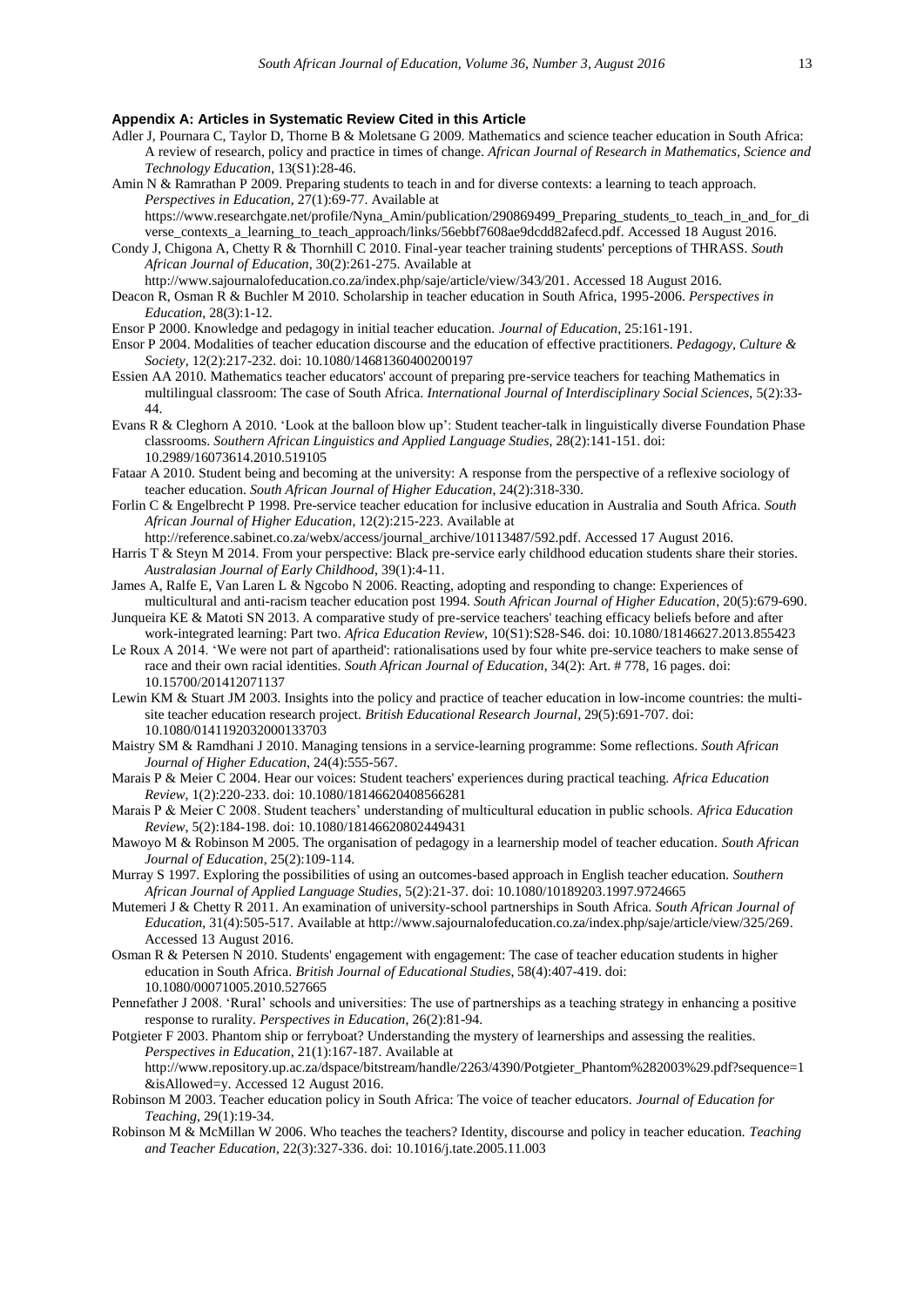- Robinson M & Zinn D 2007. Teacher preparation for diversity at three South African universities. *Journal of Education*, 42:61-81. Available a[t http://reference.sabinet.co.za/webx/access/journal\\_archive/0259479X/38.pdf.](http://reference.sabinet.co.za/webx/access/journal_archive/0259479X/38.pdf) Accessed 12 August 2016.
- Roux C 2009. Holistic curriculum development: tutoring as a support process. *South African Journal of Education*, 29(1):17- 32. Available at [http://www.sajournalofeducation.co.za/index.php/saje/article/view/229/147.](http://www.sajournalofeducation.co.za/index.php/saje/article/view/229/147) Accessed 12 August 2016.
- Samuel M 2002. Working in the rain: pressures and priorities for teacher education curriculum design in South Africa: a case study of the University of Durban-Westville. *International Journal of Educational Development*, 22(3-4):397-410. [doi:](http://dx.doi.org/10.1016/S0738-0593(01)00061-X)  [10.1016/S0738-0593\(01\)00061-X](http://dx.doi.org/10.1016/S0738-0593(01)00061-X)
- Stears M 2012. Exploring biology education students' responses to a course in evolution at a South African university: implications for their roles as future teachers. *Journal of Biological Education*, 46(1):12-19. [doi:](http://dx.doi.org/10.1080/00219266.2011.560171)  [10.1080/00219266.2011.560171](http://dx.doi.org/10.1080/00219266.2011.560171)
- Vandeyar S 2008. The attitudes, beliefs and anticipated actions of student teachers towards difference in South African classrooms. *South African Journal of Higher Education*, 22(3):692-707.
- Van Laren L 2007. Using metaphors for integrating HIV and AIDS education in mathematics curriculum in pre-service teacher education: an exploratory classroom study [Special issue]. *International Journal of Inclusive Education*, 11(4):461-479. [doi: 10.1080/13603110701391451](http://dx.doi.org/10.1080/13603110701391451)
- Van Laren L 2008. Exploration of strategies to integrate HIV and AIDS education in pre-service teacher education. *African Journal of Research in Mathematics, Science and Technology Education*, 12(S1):47-61. [doi:](http://www.tandfonline.com/doi/abs/10.1080/10288457.2008.10740641)  [10.1080/10288457.2008.10740641](http://www.tandfonline.com/doi/abs/10.1080/10288457.2008.10740641)
- Van Laren L 2011. Integrating HIV&AIDS education in pre-service Mathematics education for social justice. *South African Journal of Education*, 31(3):333-344. Available at

[http://www.sajournalofeducation.co.za/index.php/saje/article/view/539/255.](http://www.sajournalofeducation.co.za/index.php/saje/article/view/539/255) Accessed 8 August 2016.

- Vithal R 2008. An analytical framework for mathematics teacher education from a critical perspective. *Perspectives in Education*, 26(2):29-40. Available a[t http://www.eranet.co.za/zenex/files/375\\_Vithal,%202008.pdf.](http://www.eranet.co.za/zenex/files/375_Vithal,%202008.pdf) Accessed 24 August 2016.
- Wolhuter C, Van der Walt H, Potgieter F, Meyer L & Mamiala T 2012. What inspires South African student teachers for their future profession? *South African Journal of Education*, 32(2):178-190. [doi: 10.15700/saje.v32n2a570](http://dx.doi.org/10.15700/saje.v32n2a570)
- Wood L & Rens J 2014. Treating 'AIDS blindness': A critical pedagogical approach to HIV education at tertiary level. *African Journal of AIDS Research*, 13(1):65-73. [doi: 10.2989/16085906.2014.886604](http://dx.doi.org/10.2989/16085906.2014.886604)